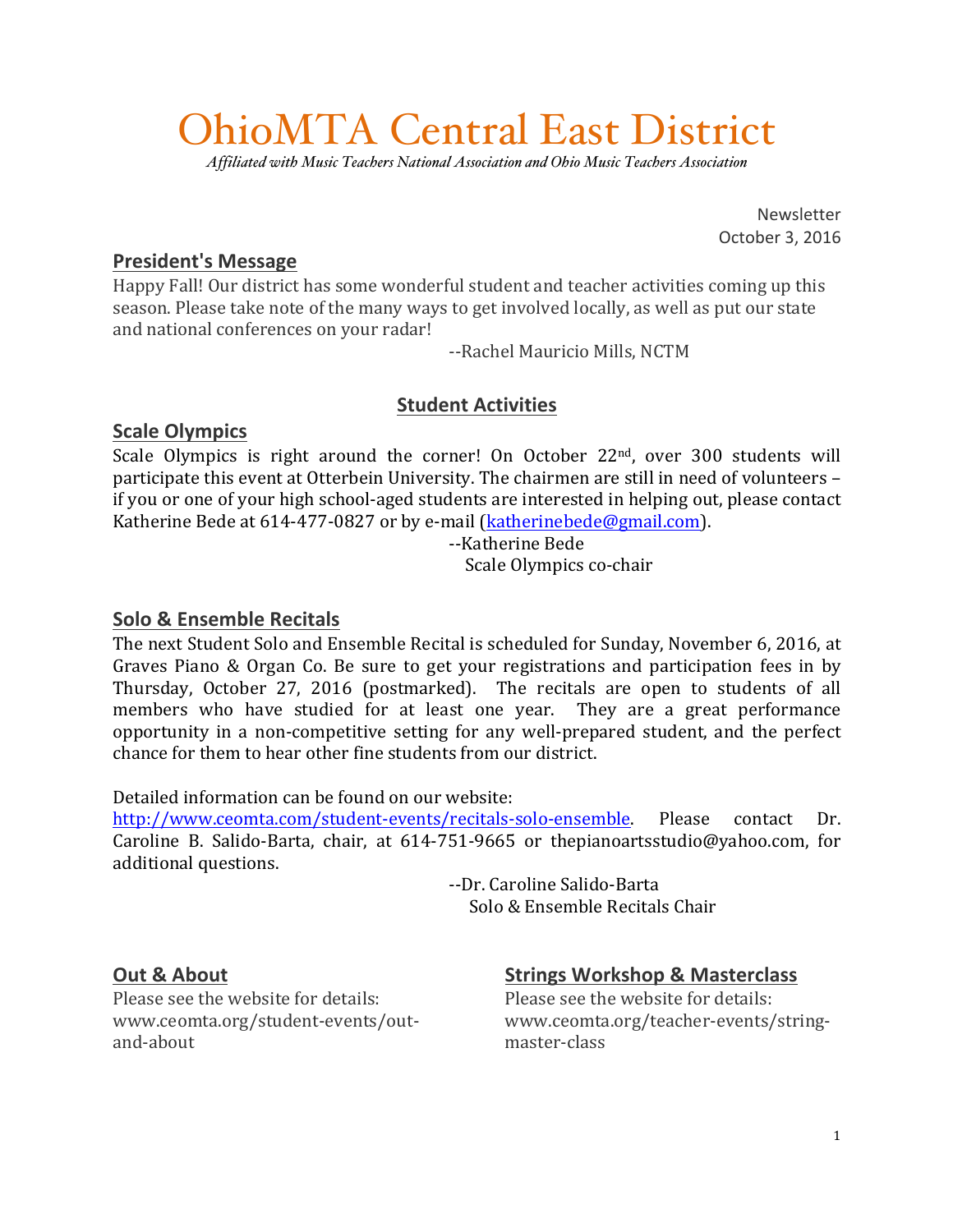#### **Teacher Activities & News**

#### **IMTF**

The Fall Independent Music Teachers Forum will be held on Friday, October 7 at Mozart's Cafe (4784 North High Street, Columbus). We will meet at 9:30 a.m. to discuss lesson planning. Come and join the discussion, and bring any materials you use for lesson planning. Mozart's serves delicious pastries and breakfast beverages, so come early to purchase something before the meeting. Please RSVP to Susan Treer, IMTF chairman, for planning purposes caribou06@sbcglobal.net.

> --Susan Treer IMTF Chair

#### **Workshops**

Please come to join our first piano workshop of this year:

#### **Piano Workshop with Steven Glaser Musical Solutions for Technical Problems** Date: Thursday, October 20, 2016 Time:  $10 \text{ am} - 12 \text{ noon}$ Location: Graves Piano & Organ Company Recital Hall

Free admission for OhioMTA members and non-members For more details visit: www.ceomta.org

> --Dr. Gulimina Mahamuti, NTCM Piano Workshops Chair

#### **Certification**

How often do you make time for YOURSELF and your professional development and continuing education? Take advantage of your membership dues though our many offerings, including becoming a National Certified Teacher of Music.

Every member not yet certified is cordially invited to come to a meeting on

#### Monday, October 10 in the Graves Recital Hall from 10-Noon.

Basic information about the national certification program will be given from  $9:30 - 10:00$ a.m. From  $10:00 - 11:30$  a.m., Liz Atkinson will offer advice on using technology to video your playing and your teaching, and also how to use You Tube channels in your teaching. There are currently a dozen teachers engaged in the process of certification, but all OMTA teachers are invited to come learn more about the use of video technology.

Anyone can "hang up a shingle" and say they teach music. Jane Magrath, NCTM, puts is this way: "Music Teacher Certification through MTNA strengthens the music teaching profession by asserting the validity of teaching credentials in the public eye. What could be more important to preserve and announce?"

When our colleague Jenny Stadler earned her NCTM designation, she said, "Each certification standard addresses a different aspect of teaching, from lesson planning to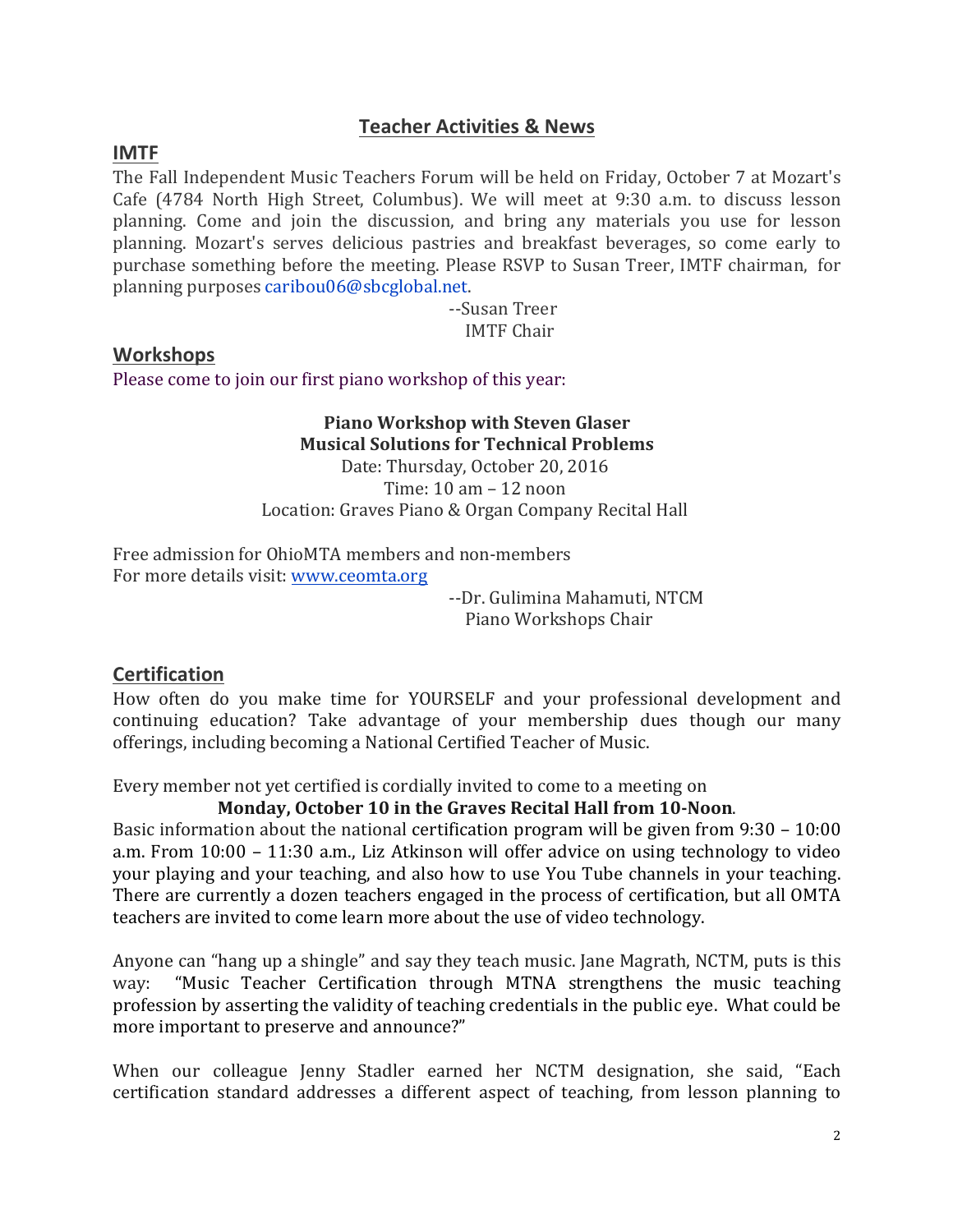studio management. To get the most out of certification, I pursued a mentorship with an experienced teacher who had already been through the process. In working towards this credential I had to review materials I studied in college AND contemplate scenarios that I had not anticipated. The process challenged and inspired me. I am a better teacher because of it."

Make time for yourself and take your teaching up a notch.

--Janice Cook, NTCM CEOMTA Certification Chairman jbakercook@gmail.com 614-397-0907

### **OhioMTA State Conference**

The State Conference will take place at Kent State University, November 3-5. Registration fees increase after October 14, so don't wait! The final day of the conference is "Bring a Friend" Day, and is free of charge to non-MTNA members. Please invite any prospective members who may be looking into the benefits of MTNA and OhioMTA membership. See www.ohiomta.org/fall-2016.html for more details.

### **MTNA National Conference**

The National Conference will take place in Baltimore, Maryland, March 18-22, 2017. Register by December  $5<sup>th</sup>$  for the discounted rate!

See members.mtna.org/conference2017/index.html for more details.

#### **Student Assistance Fund & Teacher Conference Assistance Fund**

Do you have a family facing some difficult financial circumstances and may have to drop piano lessons to make ends meet? Would you like to attend our State or National Conference but could use some financial assistance? OhioMTA Central East District may be able to provide help to you through our partnership with the Beverly A Rawles Fund for Music Education. You can find out more on our website at www.ceomta.org under Student Assistance Fund or Conference Assistance Fund.

> --Bruce Piper, NCTM Treasurer

# **Amazon Smile**

Just a reminder as we approach the holiday gift giving season, those of you who like to shop online at Amazon can follow a link on our website to Amazon which will allow our group to benefit from a donation. Simply go to www.ceomta.org. Click on the Support Us tab and you will find the link to Amazon Smile.

> --Bruce Piper, NCTM Treasurer